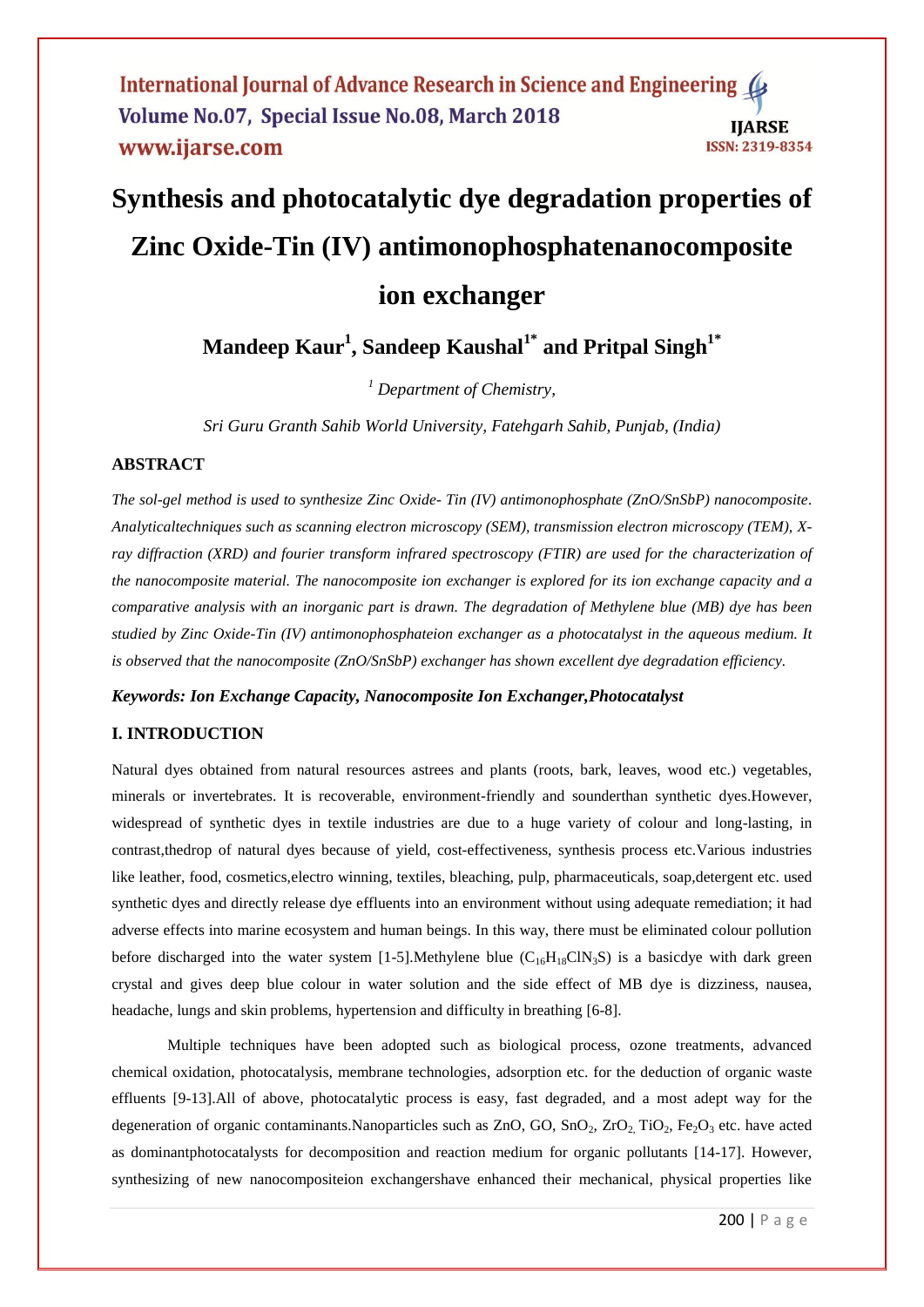granularity, thermal and mechanical stability, selectivity, photocatalysis and magnificent ion exchange capacity. Composite ion exchangers mixed with nanoparticles have great captivation due to their good productivity in thephotocatalytic process. Inthis photochemical reaction,an electron-hole pair is generated by the metal ions and participated in oxidation-reduction method and produce OH<sup>-\*</sup> and  $O_2^*$  free radicals that resulted in degeneration of organic dye pollutants [18-21].

In this research, the sol-gel method is used for the formation of ZnO-SnSbPnanocompositecation exchangerand analyzed with different techniques like SEM, FTIR, XRD, TEM and characteristics of exchanger material are explored. Heterogeneous catalysis of basic dye i.e. Methylene blue (MB)dyes in the solar region is exhibited great efficiency with ZnO-SnSbPnanocomposite.

# **II. EXPERIMENTAL**

#### **2.1. Materials and Methods**

#### **2.1.1. Reagents and instruments**

Analytical grade tin (IV) chloride, phosphoric acid, potassium pyroantimonate, hydrochloric acid and hydrofluoric acid are used for the preparation of exchangers. All the reagents are prepared in double distilled water (DDW). FTIR spectra are showed on a Perkin Elmer RXIFTIR spectrometer. X-ray diffraction structures are obtained using PAN analytical system DY 3190 X-ray diffractometer. The spectrum is recorded between 5° to 40° at 2θ, using CuKα radiation. The topography and elemental composition of the particles are displayed using Scanning electron microscopy (SEM) attached to an energy dispersive X-ray (EDX) spectrometer (HITACHI, SU8010 electron microscope). Transmission electron microscopy (TEM, Tecnai G2 20, 200KeV FEI) is used for the sample morphology and microstructure. The UV-Vis spectrometer is operated between 200- 800 nm wavelengths (Model UV-2600, SHIMADZU copp 01197).

#### **2.1.2. Synthesis of Zinc oxide-Tin (IV) antimonophosphate (ZnO-SnSbP) nanocomposite**

The Zinc Oxide-tin (IV) antimonophosphate (ZnO-SnSbP) nanocomposite ion exchanger is synthesized by the sol-gel method. Tin (IV) chloride solution (0.1 M) is added to a continuously stirred mixture of potassium pyroantimonate (0.1 M) and phosphoric acid solutions (0.1 M) at 60  $^{\circ}$ C, in the volume ratio 2:1:1. After complete addition, the mixture is stirred for 2 hours and a gel of tin (IV) antimonophosphate (SnSbP) is obtained. Zinc oxide nanoparticles are then added to tin (IV) antimonophosphate gel. The resultant mixture is stirred for 12 hours on a magnetic stirrer and then digested for 24 h with intermittent shaking. The precipitates are filtered and washed with double distilled water several times to remove the impurities. The precipitates of ZnO–SnSbP obtained are dried at 40  $^{\circ}$ C in a hot air oven. The dried precipitates are converted into H<sup>+</sup> form by placing in 0.1 M HCl solution for 24 h with occasional shaking. The precipitates of ZnO-SnSbP are filtered and washed with distilled water to remove excess of acid. Seven samples (S1-S7)are prepared by varying the mixing volume ratio of Zinc oxide and tin (IV) antimonophosphate (ZnO-SnSbP) and determined their ion exchange capacity.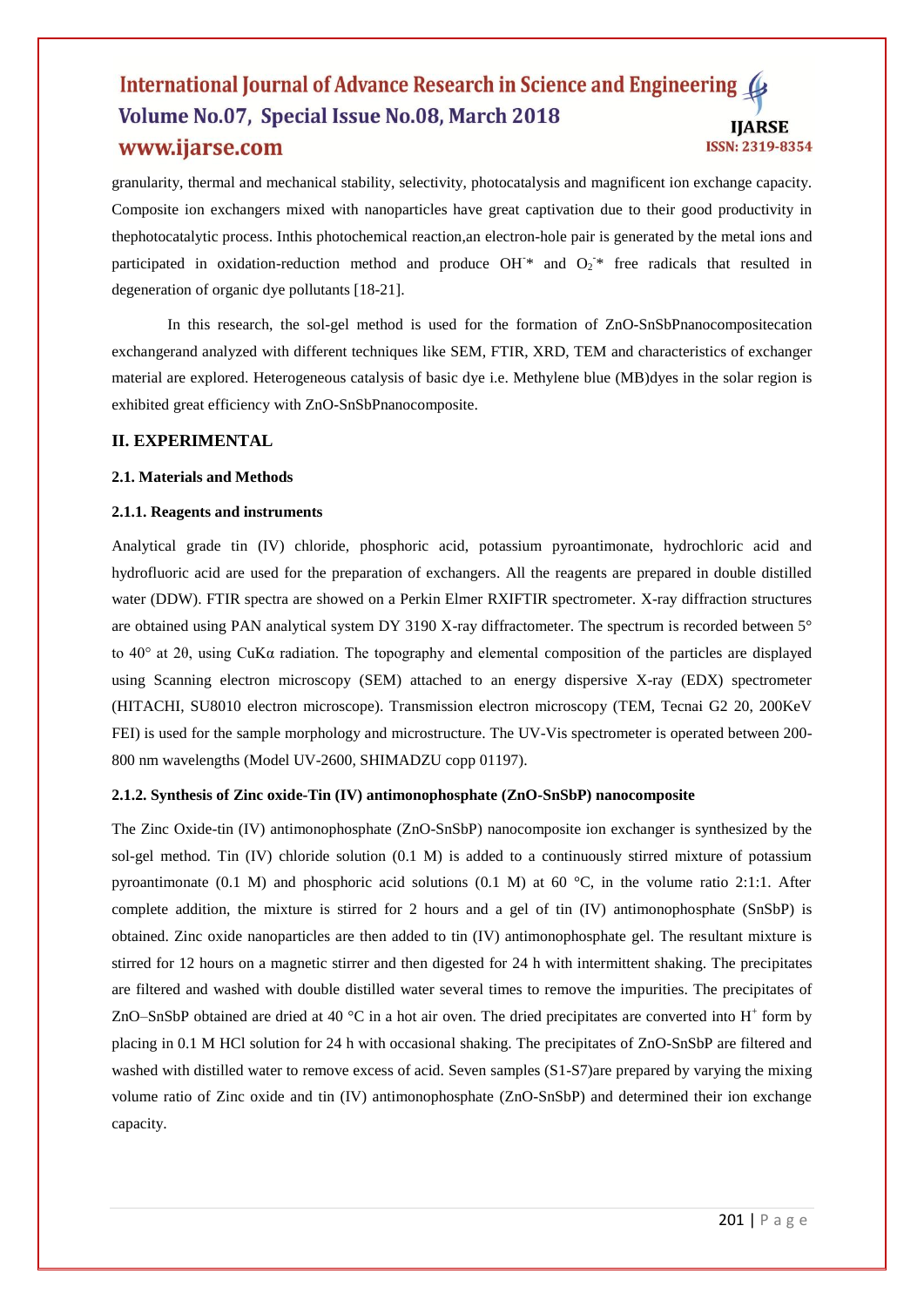### **2.1.3. Ion exchange capacity**

The sample ion exchange capacity (IEC) is measured before proceeding for further studies. Ion exchange capacity is discovered by method column operation using the solution of sodium nitrate as an eluent. The  $H^+$ ions rinsed from the column were found out titrimetrically towardsa standard chemical solution of sodium hydroxide.

$$
IEC = \frac{N \times V}{W} \quad meq/g \qquad \qquad \dots (1)
$$

In this, N and V are the normality and volume (mL), respectively of NaOH solution used andW is the mass of the ion exchanger in gram.

## **2.1.4. Photo catalysis**

The ZnO-SnSbPnanocomposite ion exchange material as a photocatalyst is used for the degradation of methylene blue (MB) dye. The ZnO-SnSbP (25 mg) is added as a catalyst to 100 mL aqueous solution containing 1.6 mg of MBdye. The final solution in a beaker is remained in dark for an hour and stirred continuously to arriveat equilibrium. After that, the solution is kept in solar light and 2 ml sample solutions are withdrawn from the main solution after 30 mininterval, centrifuged for 10 min and their absorbance is recorded at 664 nm for methylene blue dye using the UV-Vis spectrophotometer.

Degradation percentage for MB dye is calculated by the formula mention below[15]:

Percentage of dye removal = 
$$
\frac{A_0 - A_t}{A_0} \times 100
$$
 ... (2)

where $A_0$  and  $A_t$  are the initial and final absorbance, respectively.

## **III. RESULTS AND DISCUSSION**

Five different samples (S1-S5, Table 1) are synthesized by varying the volume ratio of inorganic exchanger and tin oxide nanoparticles. All the samples of nanocomposite areacquiredbetter ion exchange capacity (IEC) toward Na<sup>+</sup> ions than its inorganic part (SnSbP). Tin oxide in nano form united into the inorganic matrix raised the surface area and hence, increased the number of ion exchange sites in the exchanger. The sample S5 has better IEC of 1.65 meq  $g^{-1}$  for Na<sup>+</sup> ions as compared to 1.35 meq  $g^{-1}$  of SnSbP and selected for further studies.

**Table 1: Condition of Synthesis and Ion Exchange Capacity of Different Samples of ZnO/SnSbP A: Tin (IV) chloride; B: Potassium pyroantimonate; C: Phosphoric acid; D: ZnO**

| Sample No.     | A (mol $L^{-1}$ ) | <b>B</b> (mol $L^{-1}$ ) | $C \pmod{L^{-1}}$ | <b>Mixing</b><br>ratio $(v/v)$ | D(%)     | $\text{IEC (meq}^{1})$ |
|----------------|-------------------|--------------------------|-------------------|--------------------------------|----------|------------------------|
| S1             | 0.1               | 0.1                      | 0.1               | 2:1:1                          | $\theta$ | 1.35                   |
| S <sub>2</sub> | 0.1               | 0.1                      | 0.1               | 2:1:1                          |          | 1.39                   |
| S3             | 0.1               | 0.1                      | 0.1               | 2:1:1                          | 2        | 1.40                   |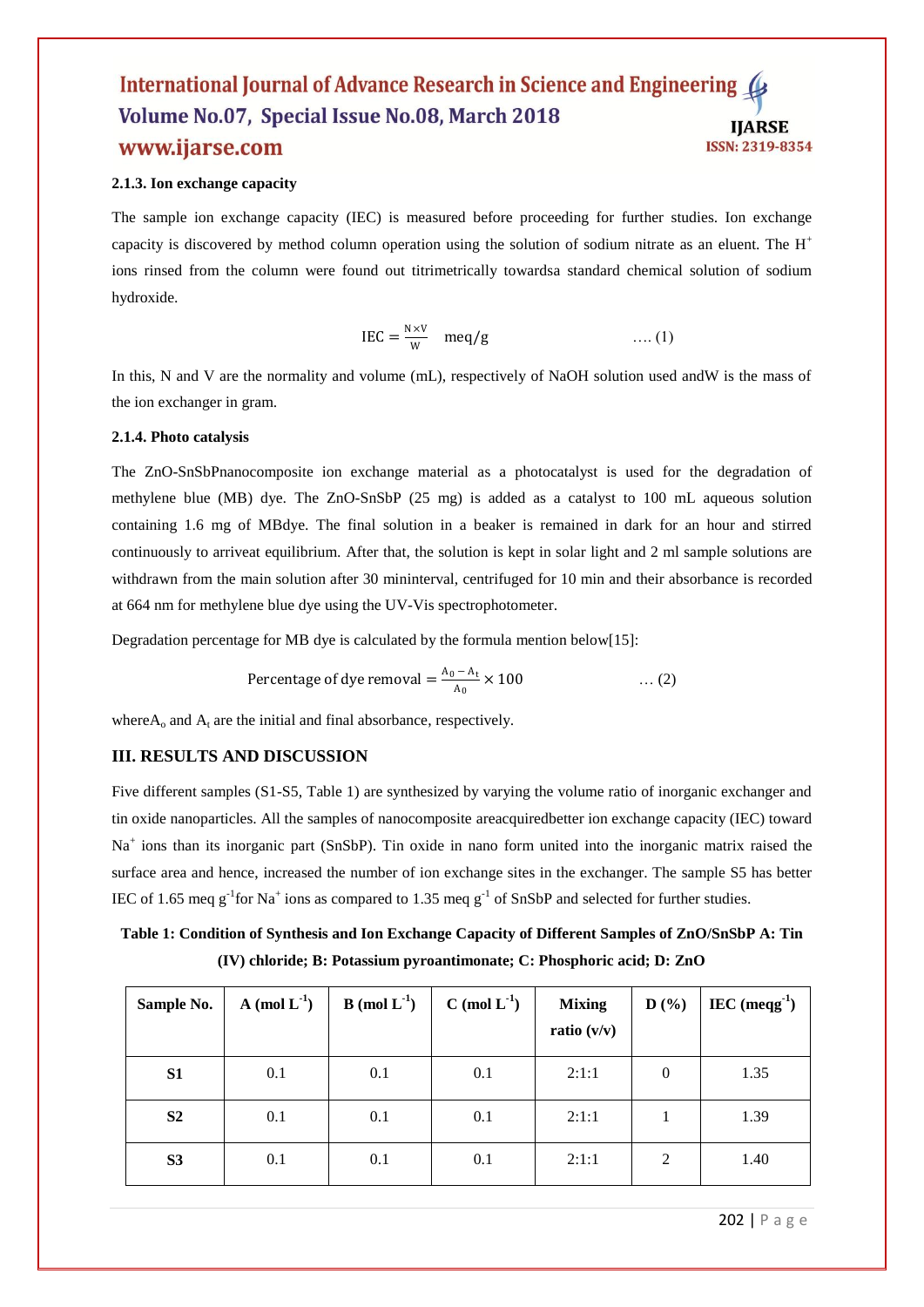| <b>S4</b>      | 0.1 | 0.1 | 0.1 | 2:1:1 | $\overline{4}$ | 1.53 |
|----------------|-----|-----|-----|-------|----------------|------|
| S <sub>5</sub> | 0.1 | 0.1 | 0.1 | 2:1:1 | 6              | 1.65 |
| S <sub>6</sub> | 0.1 | 0.1 | 0.1 | 2:1:1 | 8              | 1.60 |
| S7             | 0.1 | 0.1 | 0.1 | 2:1:1 | 10             | 1.50 |

#### **3.1. Structural and morphological characterization of ZnO/SnSbPnanocomposite**

#### **3.1.1. Fourier Transform Infrared analysis**

The FTIR spectra of ZnO, SnSbP and ZnO/SnSbP are displayed in Fig.1. The absorption stretching vibration of a metal-oxygen bond is observed in between 400-600 cm<sup>-1</sup>. In (Fig 1a) the peak at 420.40 cm<sup>-1</sup> is because of Zn-O stretching vibration modes [22] and asymmetric and symmetric stretching vibration of water molecules at 3411.4 cm<sup>-1</sup>. However, the bending vibration of H-O-H group in water is observed at 1629.4 cm<sup>-1</sup>. Vibration modes at 3448 and 3459.1 cm<sup>-1</sup> and 1631.4 cm<sup>-1</sup> are causedby the presence of crystallization of water in (Fig. 1b) and c). The peak at  $2441.4$  and  $2457.8$  cm<sup>-1</sup> is described to stretching modes of acidic O-H group. The band 1062.5 cm<sup>-1</sup> and 1031.2 cm<sup>-1</sup> are ascribed to stretching of P=O in phosphate (PO<sub>4</sub><sup>3</sup>) group. The band at 538.03 and 552.6 cm<sup>-1</sup> are caused bySn-O stretching vibrations [23, 24]. The absorption band at 416.14 cm<sup>-1</sup> has supported the formation of nanosizedZnO particles in Fig. (1c) as there is no such peak in SnSbP.In Fig. (1c), it is remarked that there is a decline in the frequency and a small shift in the stretching mode of Zn-O and it shifted from 420 to 416.14 cm<sup>-1</sup>. This can be described on the basis of Hooke's law [25] the vibration frequency is indirectly proportional to reduced mass i.e. as the addition of reduced mass  $(\mu)$  leads to decrease in the vibrational frequency.



**Fig.1. FTIR spectra of(a) ZnO, (b) SnSbP ion exchanger and (c) ZnO-SnSbPnanocomposite ion exchanger.**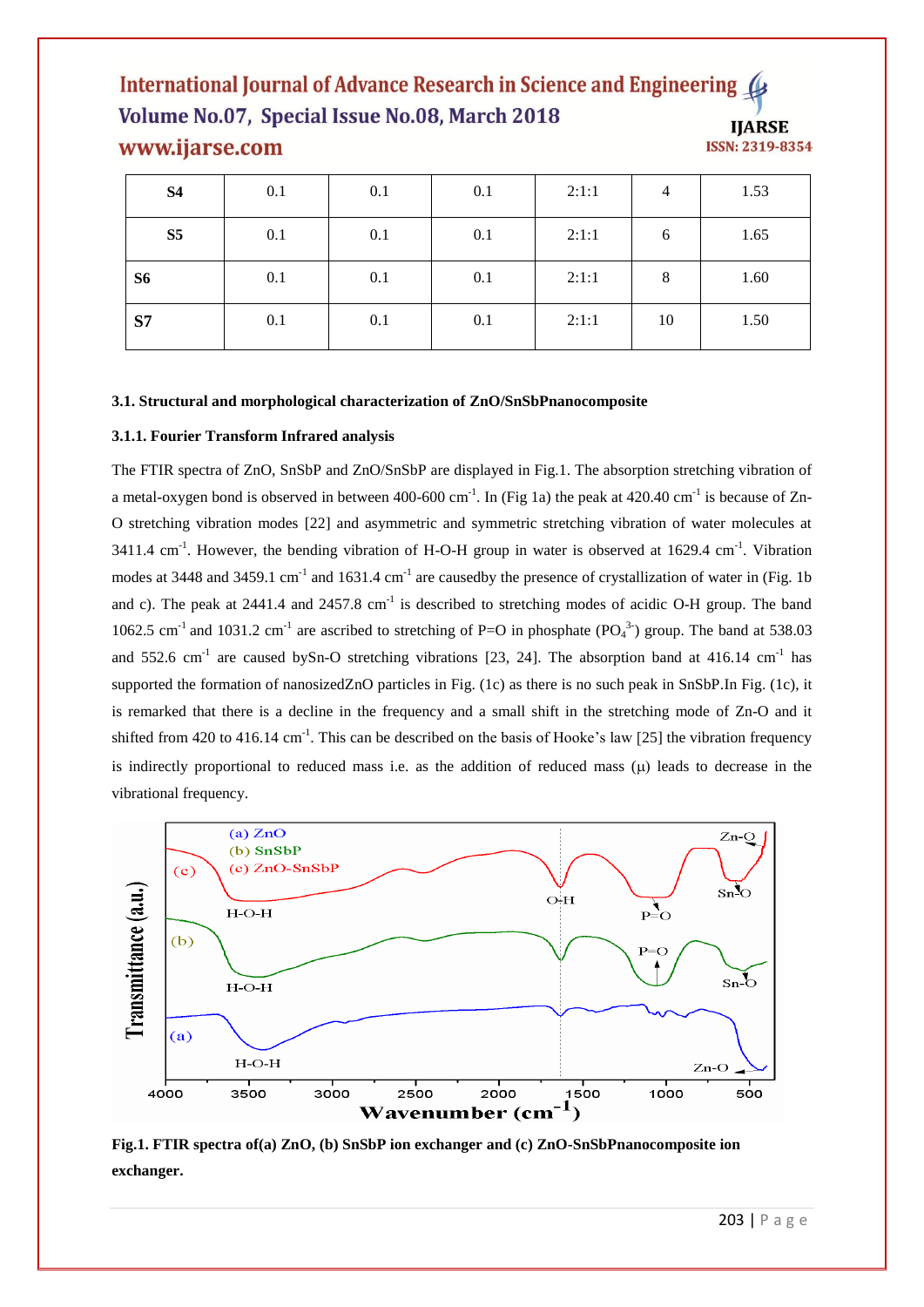#### **3.1.2. X-Ray diffraction studies**

The diffraction peaks of ZnO are listedto the hexagonal structure and matched with the standard JCPDS Card No. 00-036-1451. The diffraction peaks at the diffraction angles of 31.7, 34.4, 36.3, 47.5, 56.6, 62.8, 66.4, 67.9, 69 are attributed to (100), (002), (101), (110), (103), (200), (112), (201) planes indicating the crystalline nature of ZnO and it has been further cross-checked with the literature [19]. The tin antimonophosphate (SnSbP) ion exchanger diffraction peaks angles and planes are assigned at 18.4(212), 23.4(213), 28.3(204)and matched with JCPDS card no.01-077-1929. In nanocomposite (ZnO-SnSbP) two peaks of ZnO showed at (101) and (110) planes and three peaks of SnSbP displayed. From this, it is confirmed that ZnO was incorporated with SnSbP ion exchanger.



**Fig.2.X-Ray diffraction pattern of (a)ZnO,SnSbP and ZnO-SnSbP**

#### **3.1.3. Field Emission Scanning Electron Microscopy and Energy Dispersive X-ray studies**

Field emission scanning electron images ofZnO,SnSbP and ZnO/SnSbP have appeared in Fig.3 (a, b and c). The results of ZnO/SnSbP proved that the morphology has changed after incorporation of Zinc oxide nanoparticles with inorganic components in nanocomposite material. In the FESEM micrograph, the spherical shape in grey appearance can be due to SnSbP layer and the triangular shape in white can be represented the ZnO nanoparticles. The nanocomposite may be agglomerated and irregular in shape. Thus peaks in EDX spectrum of ZnO/SnSbPnanocomposite (Fig. 3d) is confirmed the existence of Sn, O, Sb, P, Zn elements and in the inset (Fig. 3d) the atomic percentage of Zn:Sn:Sb:P:O is calculated to be 0.47:7.25:0.21:7.55:84.53.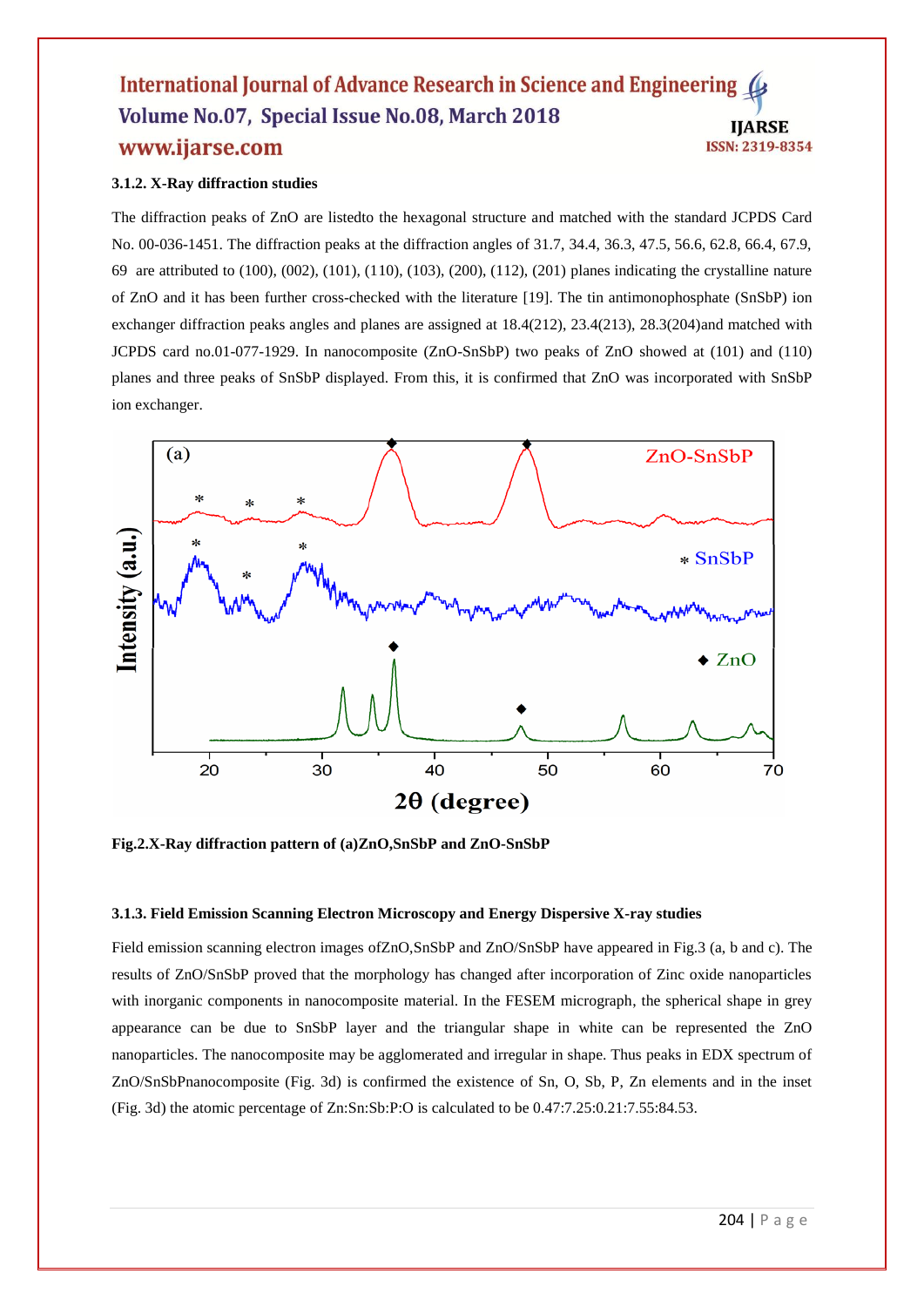

**Fig.3. FESEM images of (a) ZnO (b) SnSbP (c) ZnO-SnSbP ion exchanger (b) EDX of ZnO-SnSbP nanocomposite**

## **3.1.4. Transmission Electron Microscopy study**

TEM micrographs of ZnO/SnSbP are shown in Fig. 4 at different scale and magnification. In (Fig. 4b) it is assigned that the average particles size of the nanocomposite is ranged between 20-50 nm.



# **Fig.4 Transmission Electron Microscopy images of (a) (b) ZnO-SnSbPnanocomposit**e

## **3.2. Photocatalytic degradation of ZnO/SnSbP Nano composite**

The photocatalytic degradation of Methylene blue (MB) dye using ZnO-SnSbPnanocomposite ion-exchanger is showedin Fig. 5.at valid time intervals. It was noticed that 91.6% of MB dye degraded within four hours (Fig.5). The presence of Zn and Sn (IV) metal ions in ZnO-SnSbPnanocomposite ion exchange material may be feasible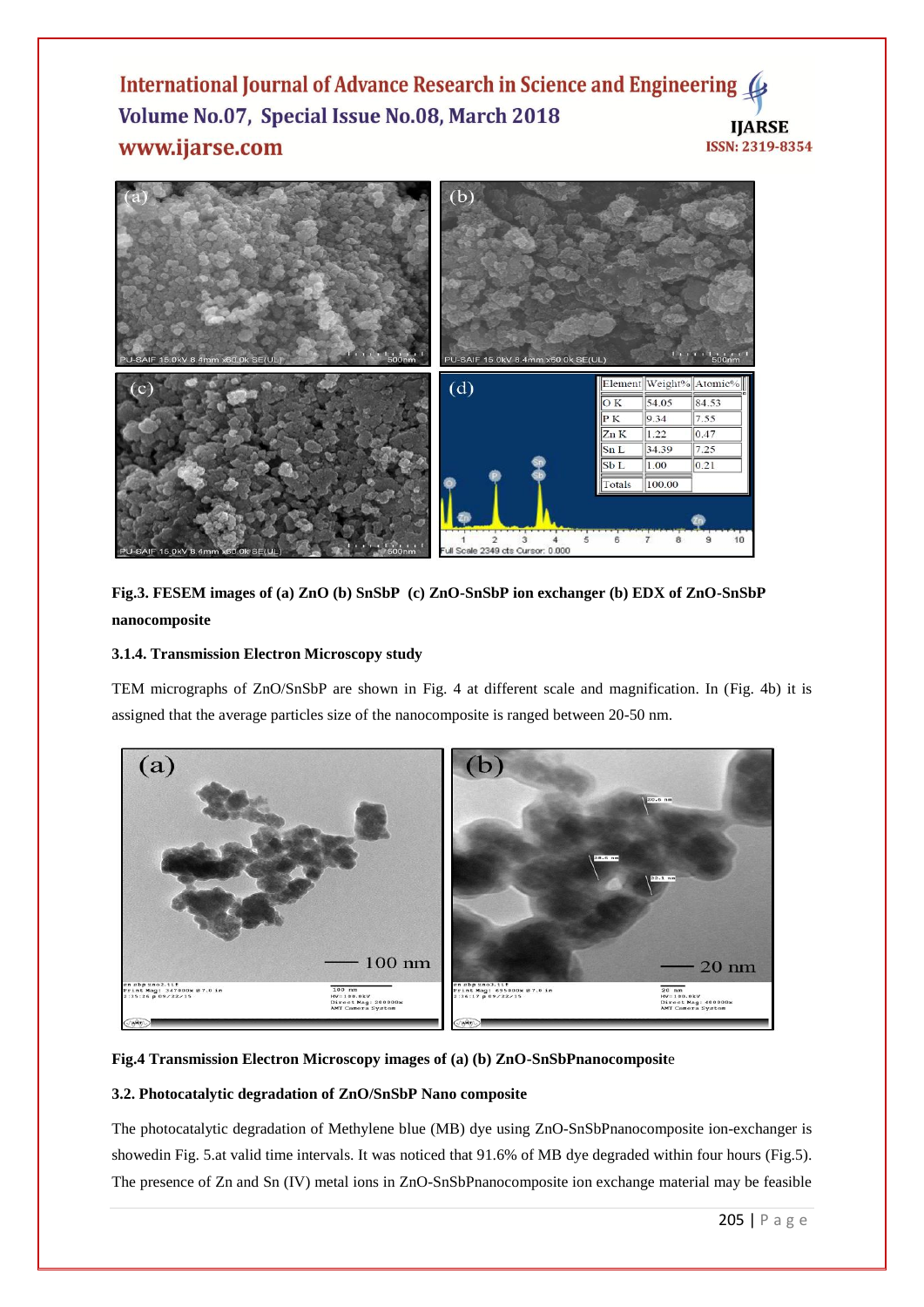for degradation of MB dye. The electron-hole pair can be generated by metal ionsand the formation of free radicals that disturbed the conjugation in the free dye molecules as leading to degradation of dye. The rate of photocatalytic degeneration of methylene blue dye was calculatedby Langmuir Hinshelwood model using pseudo first-order kineticsas described below [20]:

$$
r = -\frac{dc}{dt} = K_{app} t \qquad \qquad \dots (3)
$$

On integrating the above equation, we get

$$
ln \frac{C_0}{C_t} = K_{app} t \qquad \qquad \dots (4)
$$

 $K_{app}$  is the apparent rate constant,  $C_0$  is the concentrations of initial dye and  $C_t$  is the concentration of dye at different time t. The graph plot betweenln  $C_0/C_t$  versus time (t) showed a linear correlation (Fig. 5c) which illustrated that MB dye removed by using ZnO-SnSbPnanocompositecationexchanger and followed pseudo firstorder kinetics [21]. The rate constant value  $k$  (0.01268 min<sup>-1</sup>) was measured from the slope and the correlation coefficient value  $(R^2)$  was 0.98905.



**Fig.5. (a) UV–Vis absorption spectra of methylene blue dye for ZnO-SnSbPnanocomposite ion exchanger at various times, (b) percentage degradation of methylene blue dye and (c) kinetics of photocatalyticdegradation of methylene blue dye**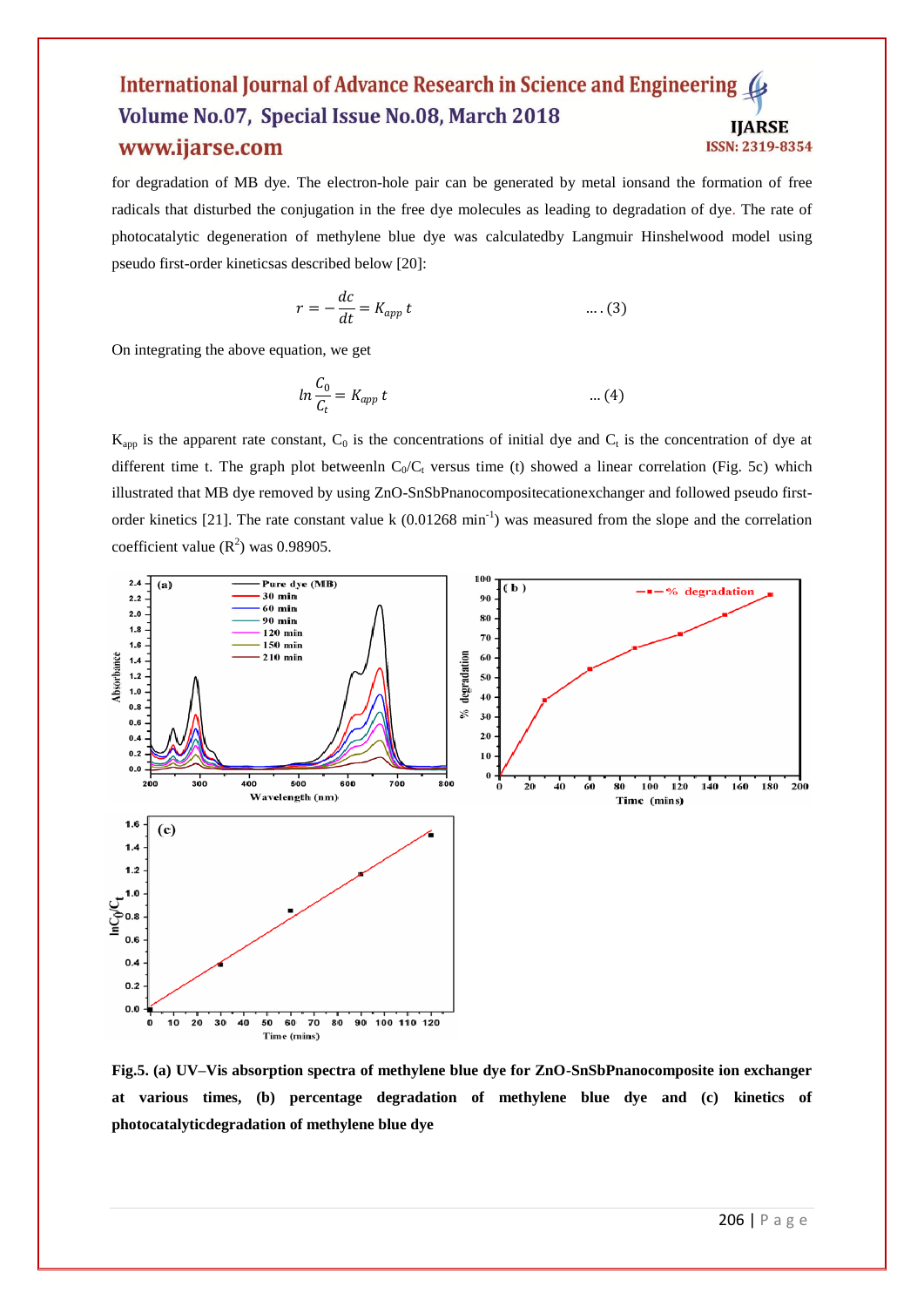# **IVCONCLUSIONS**

The ZnO-SnSbPnanocomposite has better ion exchange capacity as the comparison with SnSbP. FTIR and XRD confirm the mixing of ZnO in SnSbP composite. TEM images presented the nanocomposite in nano dimension. The ZnO-SnSbPnanocomposite ion exchanger displayed outstanding photocatalytic degradation propertyunder solar light will be used for the treatment of dye pollutant towards diminishing pollution and environmental protection.

## **REFERENCES**

- [1] R. Cheng, B. Xiang, Y. Li andM. Zhang, Application of dithiocarbamate-modified starch for dyes removal from aqueous solutions,*Journal of Hazardous Materials,188(1-3),* 2011, 254-260.
- [2] A.T. Paulino, M. R. Guilherme,A.V. Reis,G.M. Campese,E.C. Muniz and J.Nozaki, Removalof methylene blue dye from aqueous media using superabsorbent hydrogel supported on modified polysaccharide. *Journal of Colloid and Interface Science, 301(1)*, 2006, 55-62.
- [3] V. K. Gupta, D. Pathania, N. C. Kothiyal and G. Sharma, Polyaniline zirconium (IV) silicophosphatenanocomposite for remediation of methylene blue dye from waste water, *Journal of Molecular Liquids, 190,* 2014, 139-145.
- [4] M.I. Khan, S. Akhtar, S. Zafar, A. Shaheen, M. A. Khan, R. Luque and A. U. Rehman, Removal of Congo Red from Aqueous Solution by Anion Exchange Membrane (EBTAC):Adsorption Kinetics and themodynamics, *Materials, 8(7)*, 2015, 4147-4161.
- [5] M. Naushad, Surfactant assisted nano-composite cation exchanger: Development, characterization and applications for the removal of toxic  $Pb^{2+}$  from aqueous medium, *Chemical Engineering Journal*, 235, 2014, 100–108.
- [6] V.K. Gupta, D. Pathania, S. Agarwal and P. Singh, Adsorptionalphotocatalytic degradation of methylene blue onto pectin-CuSnanocomposite under solar light, *Journal of Hazardous Materials, 243,* 2012, 179- 186.
- [7] A. Ozer, G. Dursan, Removal of methylene blue from aqueous solution by dehydrated wheat bran carbon, *Journal of Hazardous Materials, 146 (1-2)*, 2007, 262–269.
- [8] D. Pathania, G. Sharma and R. Thakur, Pectin @ zirconium (IV) silicophosphatenanocomposite ion exchanger: Photo catalysis, heavy metal separation and antibacterial activity, *Chemical Engineering Journal, 267,* 2015, 235-244.
- [9] V. K. Gupta, G. Sharma, D. Pathania and N.C. Kothiyal, Nanocomposite pectinZr(IV) selenotungstophosphatefor adsorptional/photocatalytic remediation of methylene blue and malachite green dyes from aqueous system, *Journal of Industrial and Engineering Chemistry, 21,* 2015, 957-964.
- [10] Z.M. Siddiqi, D. Pathania, Titanium(IV) tungstosilicate and titanium(IV) tungstophosphate:two new inorganic ion exchangers, *Journal of Chromatography A, 987 (1-2)*, 2003, 147–158.